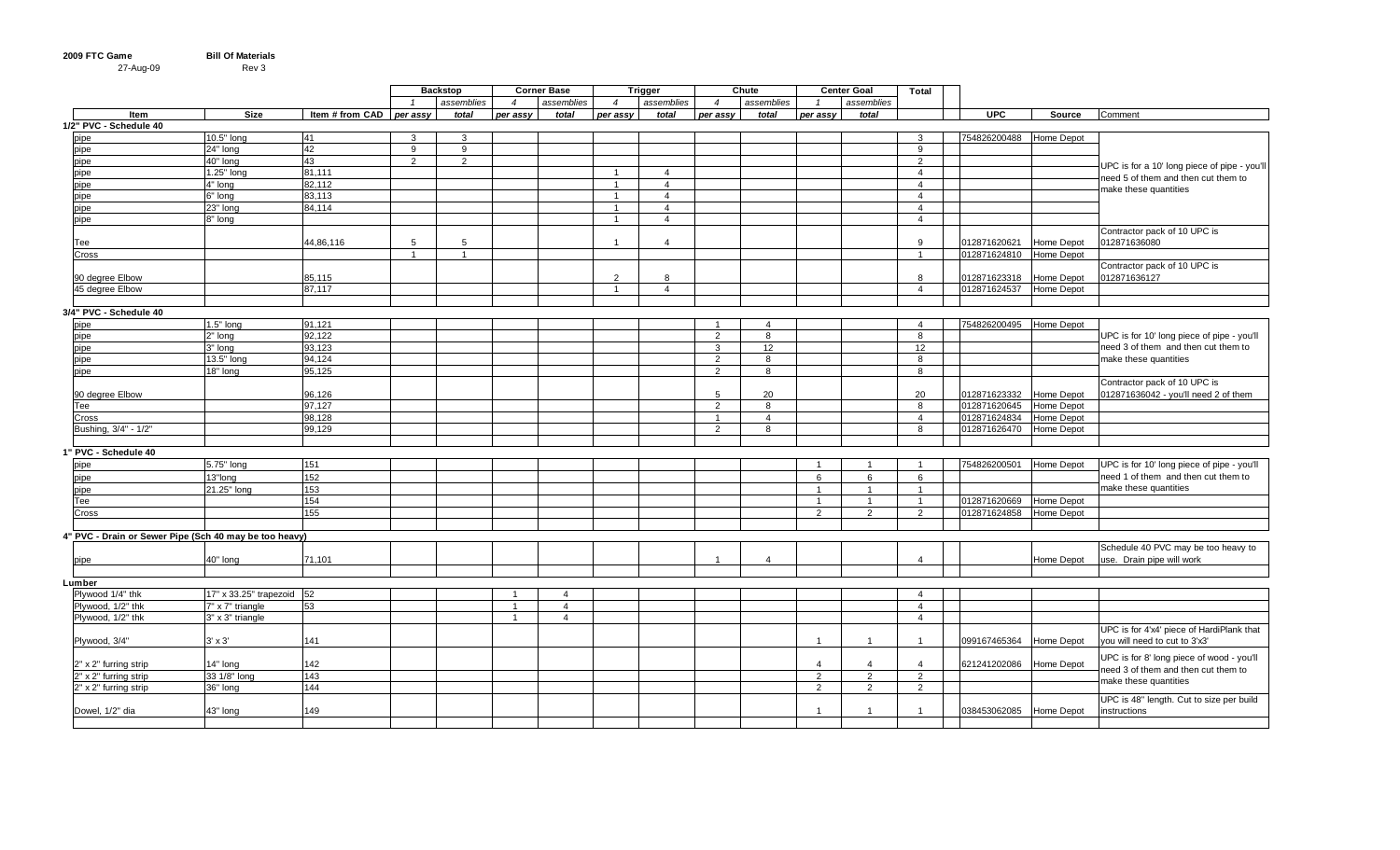| Other                           |                           |                    |                |                |                |                |                |   |                |                |                |                         |                         |                                                           |
|---------------------------------|---------------------------|--------------------|----------------|----------------|----------------|----------------|----------------|---|----------------|----------------|----------------|-------------------------|-------------------------|-----------------------------------------------------------|
|                                 |                           |                    |                |                |                |                |                |   |                |                |                |                         |                         | Scapa 125 Economy Grade 2 in. x 60 yd                     |
| Gaffers Tape, blue              | 2" wide                   | 21,102,106,156,183 |                |                |                |                |                |   |                |                |                |                         | Findtape.com            | s. (48mm x 55m)                                           |
|                                 |                           |                    |                |                |                |                |                |   |                |                |                |                         |                         | Scapa 125 Economy Grade 2 in. x 60 yd                     |
| Gaffers Tape, red               | 2" wide                   | 22,72,76,157,182   |                |                |                |                |                |   |                |                |                |                         | Findtape.com            | s. (48mm x 55m)                                           |
|                                 |                           |                    |                |                |                |                |                |   |                |                |                |                         |                         | Scapa 125 Economy Grade 1 in. x 60 yd                     |
| Gaffers tape, white             | 1" wide                   | 23                 |                |                |                |                |                |   |                |                |                |                         | Findtape.com            | s. (24mm x 55m)                                           |
|                                 |                           |                    |                |                |                |                |                |   |                |                |                |                         |                         | UPC is for Plastic Garden Fence with a                    |
|                                 |                           |                    |                |                |                |                |                |   |                |                |                |                         |                         | 1" Mesh, however brand is not important.                  |
|                                 |                           |                    |                |                |                |                |                |   |                |                |                |                         |                         | Audience must be able to see through                      |
|                                 |                           |                    |                |                |                |                |                |   |                |                |                |                         |                         | the net to see the field. Other UPC's                     |
| <b>Backstop Netting</b>         | 36"x 80"                  | 45                 | $\overline{1}$ | $\overline{1}$ |                |                |                |   |                |                | $\overline{1}$ |                         | 099713032064 Home Depot | include: 038398006045 (Easy Gardner<br><b>Bird Block)</b> |
|                                 |                           |                    |                |                |                |                |                |   |                |                |                |                         |                         | UPC is for a package of 2 - you'll need 2                 |
| Narrow utility hinge            | $11/2"$ long              | 51                 |                |                | $\overline{1}$ | $\overline{4}$ |                |   |                |                | $\overline{4}$ | 030699151622            | <b>Home Depot</b>       | of them                                                   |
|                                 |                           |                    |                |                |                |                |                |   |                |                |                |                         |                         | Behr Interior Flat Ultra Pure White. UPC                  |
| Paint, white                    | <b>Behr Interior Flat</b> | 57,1412            |                |                |                |                |                |   |                |                |                | 082474105016            | Home Depot              | is for 1 gallon                                           |
|                                 |                           |                    |                |                |                |                |                |   |                |                |                |                         |                         |                                                           |
|                                 |                           |                    |                |                |                |                |                |   |                |                |                |                         |                         | Careful: Not all hose clamps tighten                      |
|                                 |                           |                    |                |                |                |                |                |   |                |                |                |                         |                         | enough to secure the ball chutes to the                   |
| <b>Hose Clamps</b>              | 6" diameter               | 73,103             |                |                |                |                | $\overline{2}$ | 8 |                |                | 8              | 078575179957            | Home Depot              | ball chute support. This UPC does.                        |
| <b>PVC Cement</b>               |                           | 88                 |                |                |                |                |                |   |                |                |                | 038753310138            | Home Depot              | Any good PVC cement will do                               |
| Pipe flange, 1/2" pipe          |                           | 145                |                |                |                |                |                |   | $\overline{1}$ | $\overline{1}$ | $\overline{1}$ | 019442149505 Home Depot |                         |                                                           |
|                                 |                           |                    |                |                |                |                |                |   |                |                |                |                         |                         |                                                           |
|                                 |                           |                    |                |                |                |                |                |   |                |                |                |                         |                         | Michael's may stop carrying this brand                    |
|                                 |                           |                    |                |                |                |                |                |   |                |                |                |                         |                         | so you can also use Creative Hands                        |
|                                 |                           |                    |                |                |                |                |                |   |                |                |                |                         |                         | Cool Foam (UPC 02844567828 at                             |
|                                 |                           |                    |                |                |                |                |                |   |                |                |                |                         |                         | Michaels) or Darice Foamies Sheet (UPC                    |
| Creatology Foam sheet, Red      | 12" x 18"                 | 147                |                |                |                |                |                |   | $\overline{4}$ | 4              | $\overline{4}$ | 400100241059            | <b>Michaels</b>         | 082676164033 from JoAnn's Fabric)                         |
|                                 |                           |                    |                |                |                |                |                |   |                |                |                |                         |                         |                                                           |
|                                 |                           |                    |                |                |                |                |                |   |                |                |                |                         |                         | Michael's may stop carrying this brand                    |
|                                 |                           |                    |                |                |                |                |                |   |                |                |                |                         |                         | so you can also use Creative Hands                        |
|                                 |                           |                    |                |                |                |                |                |   |                |                |                |                         |                         | Cool Foam (UPC 02844567859 at                             |
|                                 |                           |                    |                |                |                |                |                |   |                |                |                |                         |                         | Michaels) or Darice Foamies Sheet (UPC                    |
| Creatology Foam sheet, Blue     | 12" x 18"                 | 148                |                |                |                |                |                |   | $\Delta$       | $\overline{4}$ | $\overline{4}$ | 400100241073 Michaels   |                         | 082676632969 from JoAnn's Fabric)                         |
|                                 |                           |                    |                |                |                |                |                |   |                |                |                |                         |                         |                                                           |
|                                 |                           |                    |                |                |                |                |                |   |                |                |                |                         |                         | UPC is for a 36"x84" Silver Gray                          |
|                                 |                           |                    |                |                |                |                |                |   |                |                |                |                         |                         | Fiberglass screen roll - you only need 1.                 |
|                                 |                           |                    |                |                |                |                |                |   |                |                |                |                         |                         | Brand is not important. Mesh must be                      |
|                                 |                           |                    |                |                |                |                |                |   |                |                |                |                         |                         | tight for balls to stay in goal, yet viewable             |
|                                 |                           |                    |                |                |                |                |                |   |                |                |                |                         |                         | by the audience. Another brand is UPC                     |
| Net, fiberglass screen for goal |                           | 164                |                |                |                |                |                |   | 2              | 2              | 2              | 047888116089 Home Depot |                         | 011646705877 (pet reisistant screening)                   |
|                                 |                           |                    |                |                |                |                |                |   |                |                |                |                         |                         | Ace brand hinge. Part number 5298328.                     |
|                                 |                           |                    |                |                |                |                |                |   |                |                |                |                         |                         | This size hinge is also carried at some                   |
| Hinge                           | 1-1/16 in. x 12" long     | 166                |                |                |                |                |                |   | 2              | 2              | 2              | 082901143024            | Ace Hardware            | Lowe's stores                                             |
| Polycarb, 1/8" thk              | 12" x 24"                 | 171                |                |                |                |                |                |   | 2              | 2              | 2              | 726941133019            | Home Depot              |                                                           |
|                                 |                           |                    |                |                |                |                |                |   |                |                |                |                         |                         | UPC is for the 12"x24" piece to be cut in                 |
| Polycarb, 1/8" thk              | 12" x 12"                 | 172                |                |                |                |                |                |   | 2              | 2              | 2              | 726941133019 Home Depot |                         | half - you only need 1 piece to make the<br>2 1' squares  |
| Scotch Double-sided tape        | 1/2" clear                | 173                |                |                |                |                |                |   |                |                |                |                         |                         |                                                           |
| Bin, Sterilite                  | 64 quart                  | 191                |                |                |                |                |                |   | 2              | $\overline{2}$ | 2              | 073149928276            | WalMart                 |                                                           |
| Steel Pipe, 1/2" dia            | 36" long                  | 1410               |                |                |                |                |                |   | $\overline{1}$ | $\overline{1}$ | $\overline{1}$ | 019442606954            | Home Depot              |                                                           |
|                                 |                           |                    |                |                |                |                |                |   |                |                |                |                         |                         | UPC is for 1 can of 3M Super 77 Spray                     |
| Multi Purpose Spray Adhesive    |                           | 1413               |                |                |                |                |                |   |                |                |                | 021200212109 Home Depot |                         | Adhesive                                                  |
|                                 |                           |                    |                |                |                |                |                |   |                |                |                |                         |                         |                                                           |